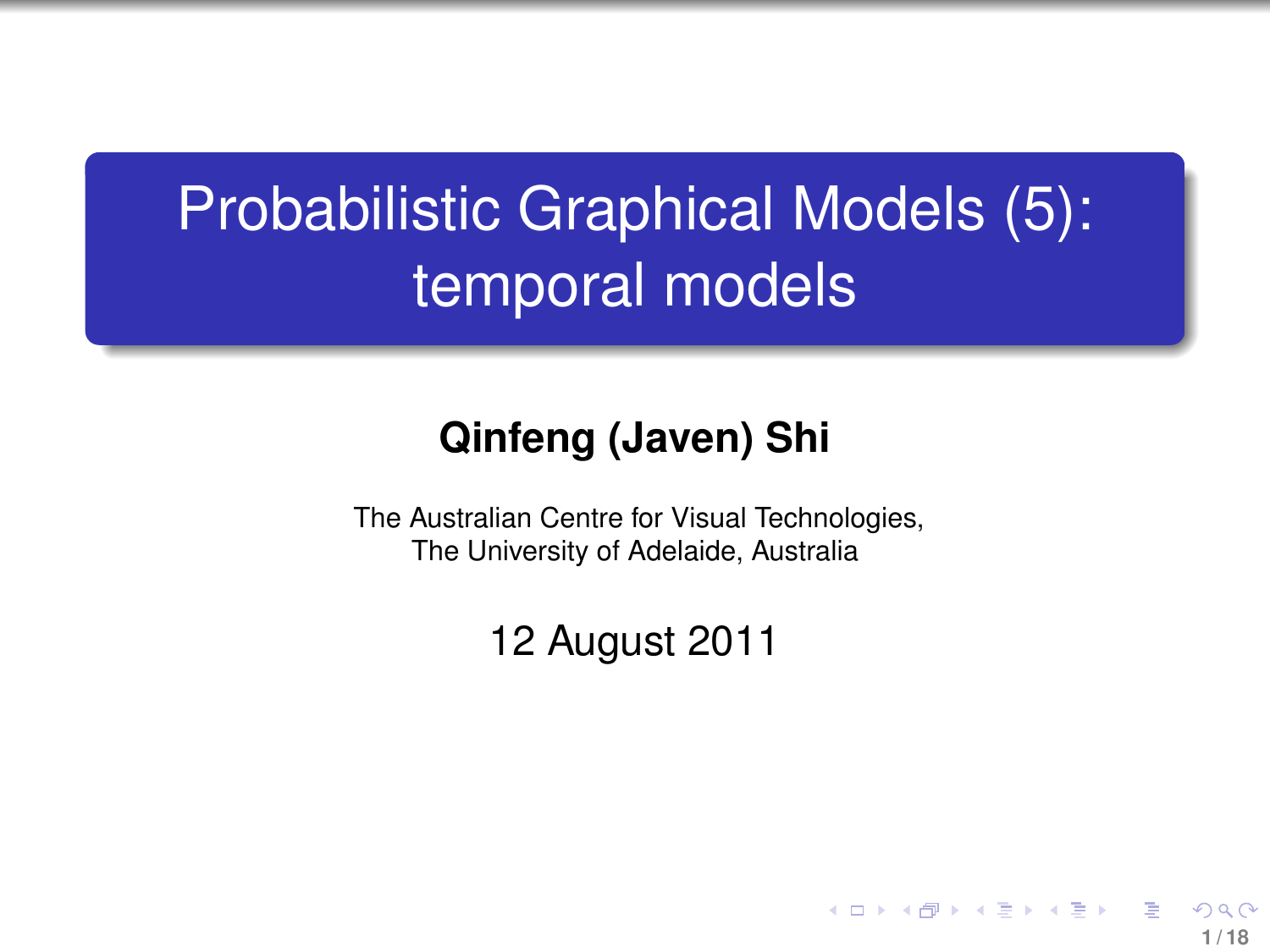- Understanding temporal models
- Dynamic Bayesian Network
- Dynamic Markov Random Fields (including CRFs)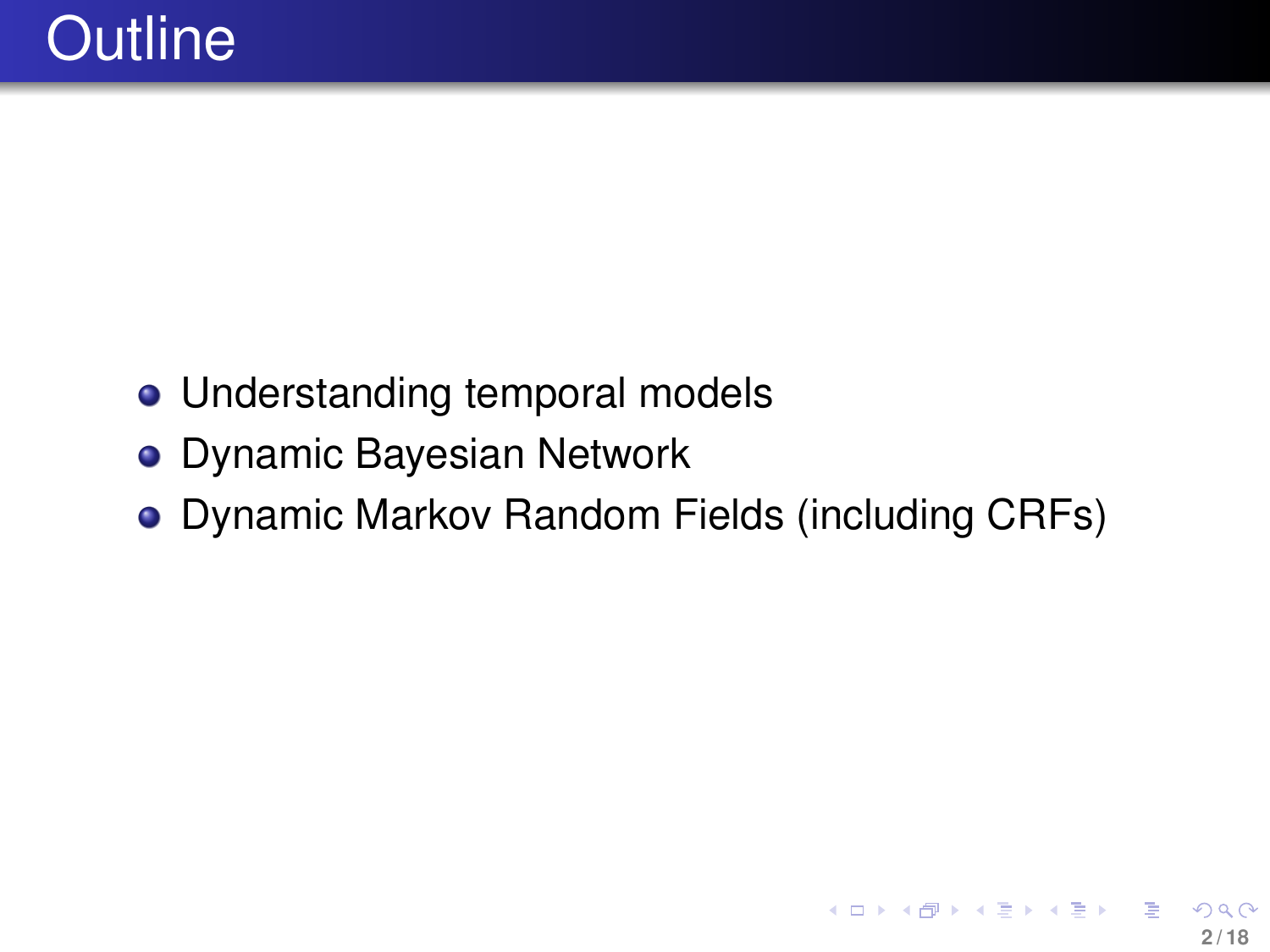Temporal: of or relating to time.

Temporal models are often seen as

- (deterministic) dynamical systems (a fixed rule) *e.g.* Kalman filter
- **o** or random processes (random walk) *e.g.* HMM, CRFs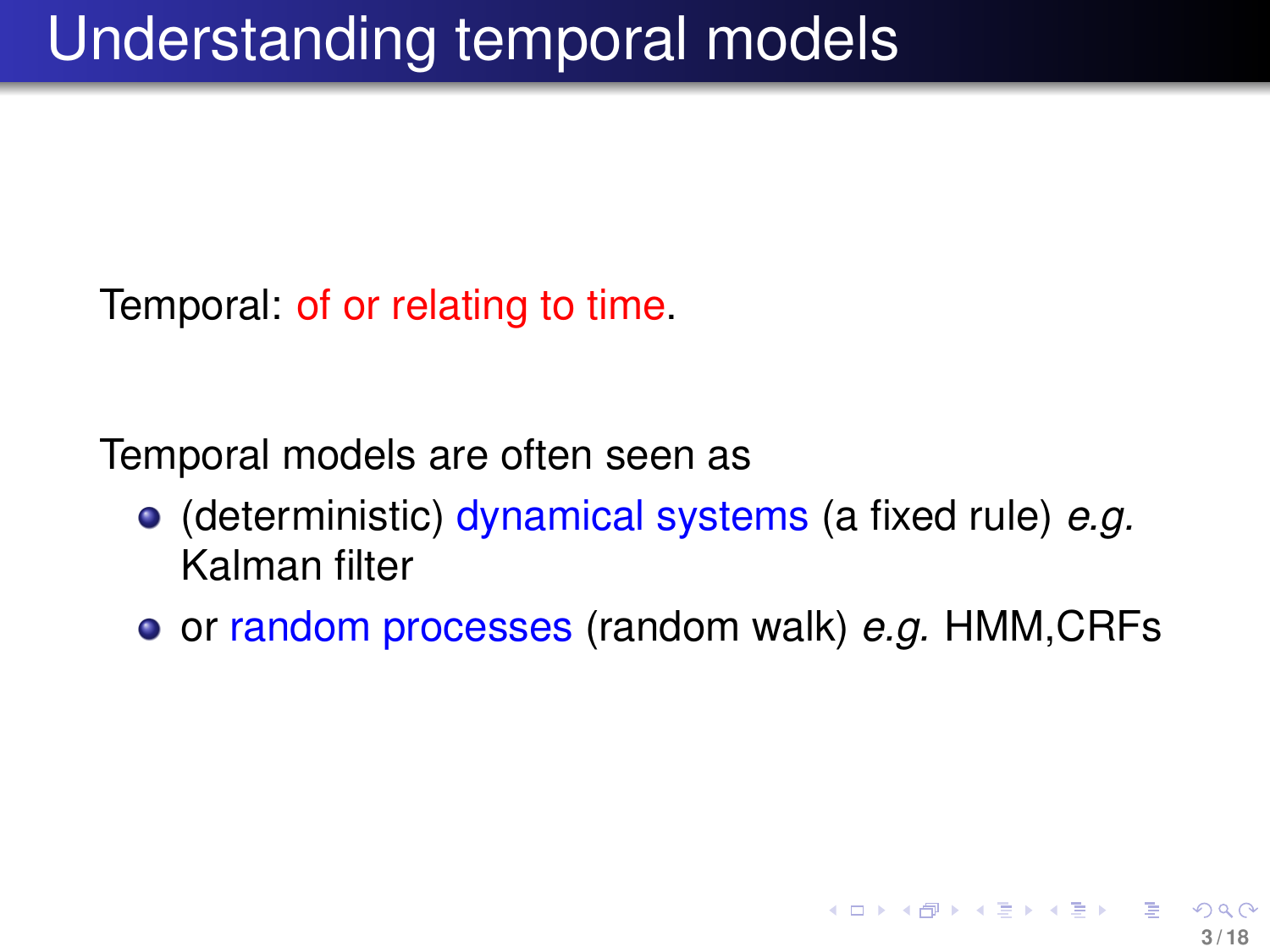A dynamical system uses a fixed rule to describe the time dependence of a point in a geometrical space.

- Origin: Netwonian mechanics.
- Often uses differential equation *e.g.* a flow  $\frac{d}{dt}$  **x**(*t*) = **A** · **x**(*t*), or recurrence relation *e.g.* Fibonacci numbers  $F_n = F_{n-1} + F_{n-2}$  with seed values:  $F_0 = 0, F_1 = 1$ .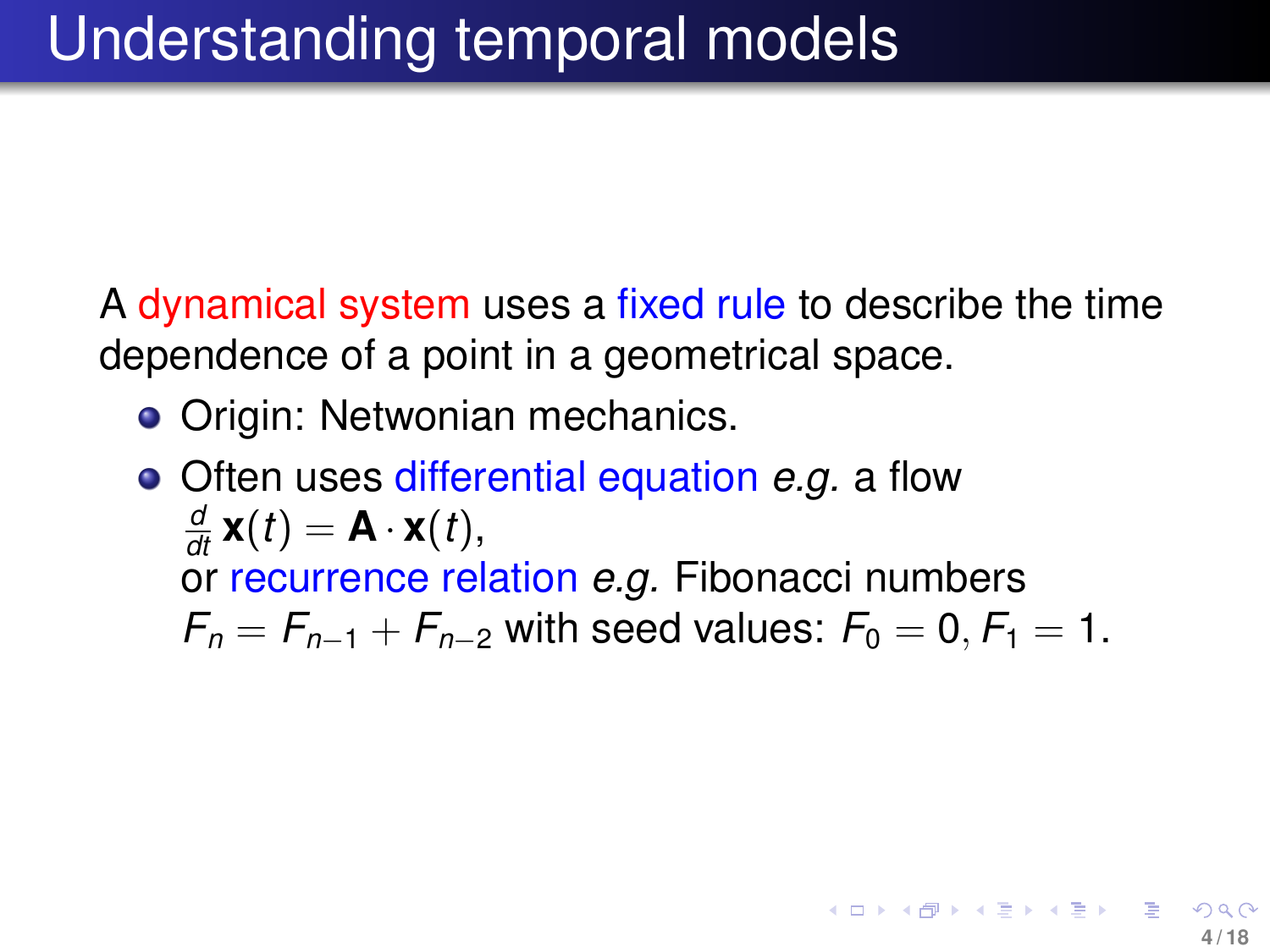Kalman filter assumes the true state at time *t* is evolved from the state at  $(t - 1)$  according to

$$
\mathbf{x}^t = \mathbf{F}^t \mathbf{x}^{t-1} + \mathbf{B}^t \mathbf{u}^t + \mathbf{w}^t,
$$

where  $\mathbf{F}^t$  is the state transition model,  $\mathbf{B}^t$  is the control-input model applied to the control vector **u** *t* , **w***<sup>t</sup>* is the noise from  $\mathcal{N}(\mathbf{0}, \mathbf{Q}^t).$ 

Hence it is seen as a dynamical system. Details of Kalman filter and particle filter will be deferred to later part of the talk.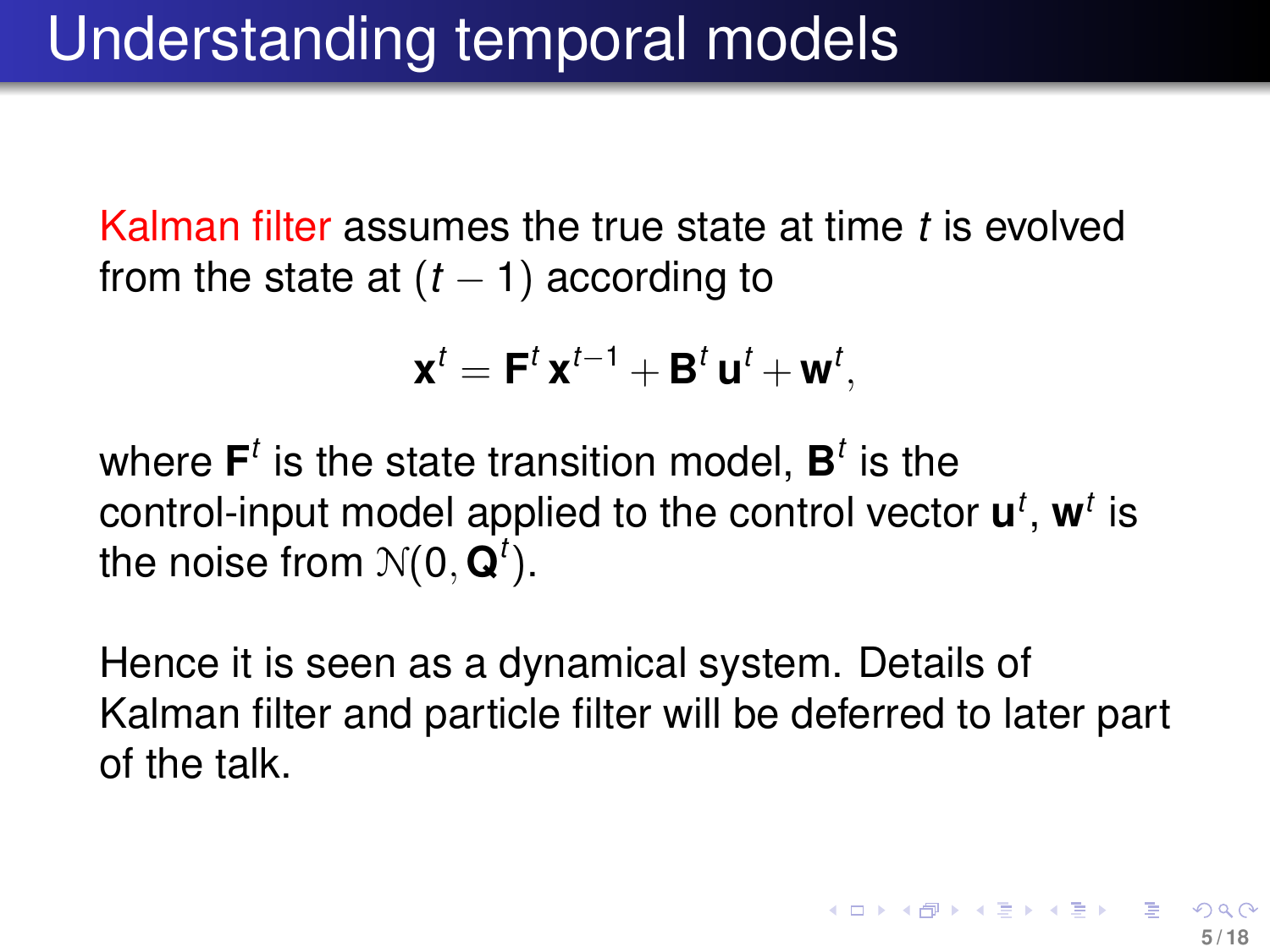## Understanding temporal models

A random process is a collection  $\{X^t: t \in \mathcal{T}\}$ , where each  $X^t$  is a random variable. If  $Pr(X^{t+1}|X^{0:t}) = Pr(X^{t+1}|X^t)$ , it's markovian. If  $Pr(X^{t+1}|X^t) = Pr(X^{t'+1}|X^t)$  for all *t*, *t'*, it's homogenous. A markov chain is a discrete-time random process with markovian and homogenous assumptions.

> A chain of length  $N+1$  $X^{\circ}$  $X^1$ X<sup>2</sup> ) … ( X' ) → ( X'') … ( X'

Essentially modeling (due to homogenous assumption)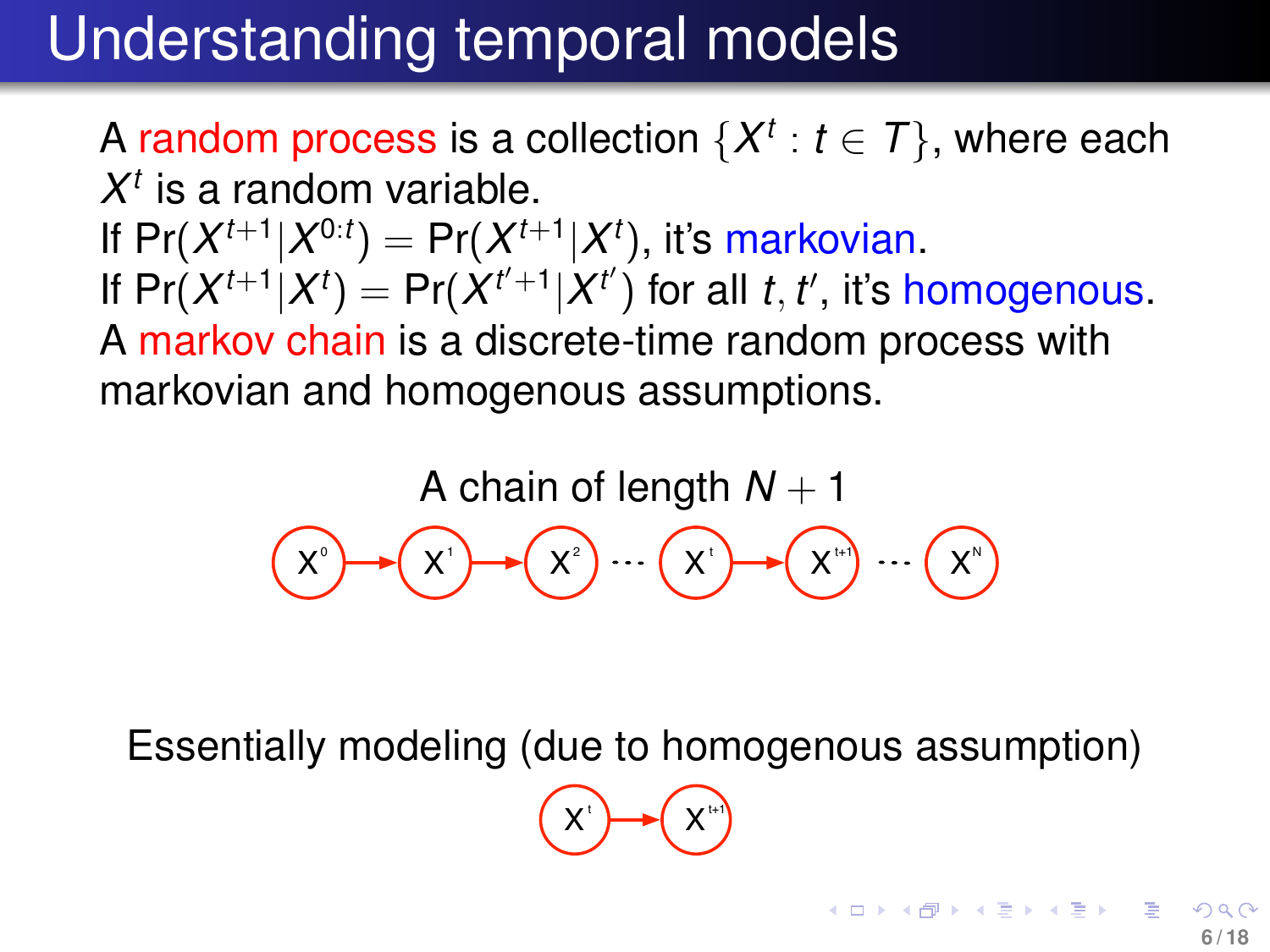## Understanding temporal models

Transition graph (assuming  $X \in \{s_1, s_2\}$ ) of the previous markov chain is:



<span id="page-6-0"></span>**7 / 18**

 $($  ロ }  $($   $($  $)$  }  $($   $)$   $($   $)$   $($   $)$   $($   $)$   $($   $)$   $($   $)$   $($   $)$   $($   $)$   $($   $)$   $($   $)$   $($   $)$   $($   $)$   $($   $)$   $($   $)$   $($   $)$   $($   $)$   $($   $)$   $($   $)$   $($   $)$   $($   $)$   $($   $)$   $($   $)$   $($   $)$   $($   $)$   $($   $)$ 

Transition graph  $\neq$  graphical model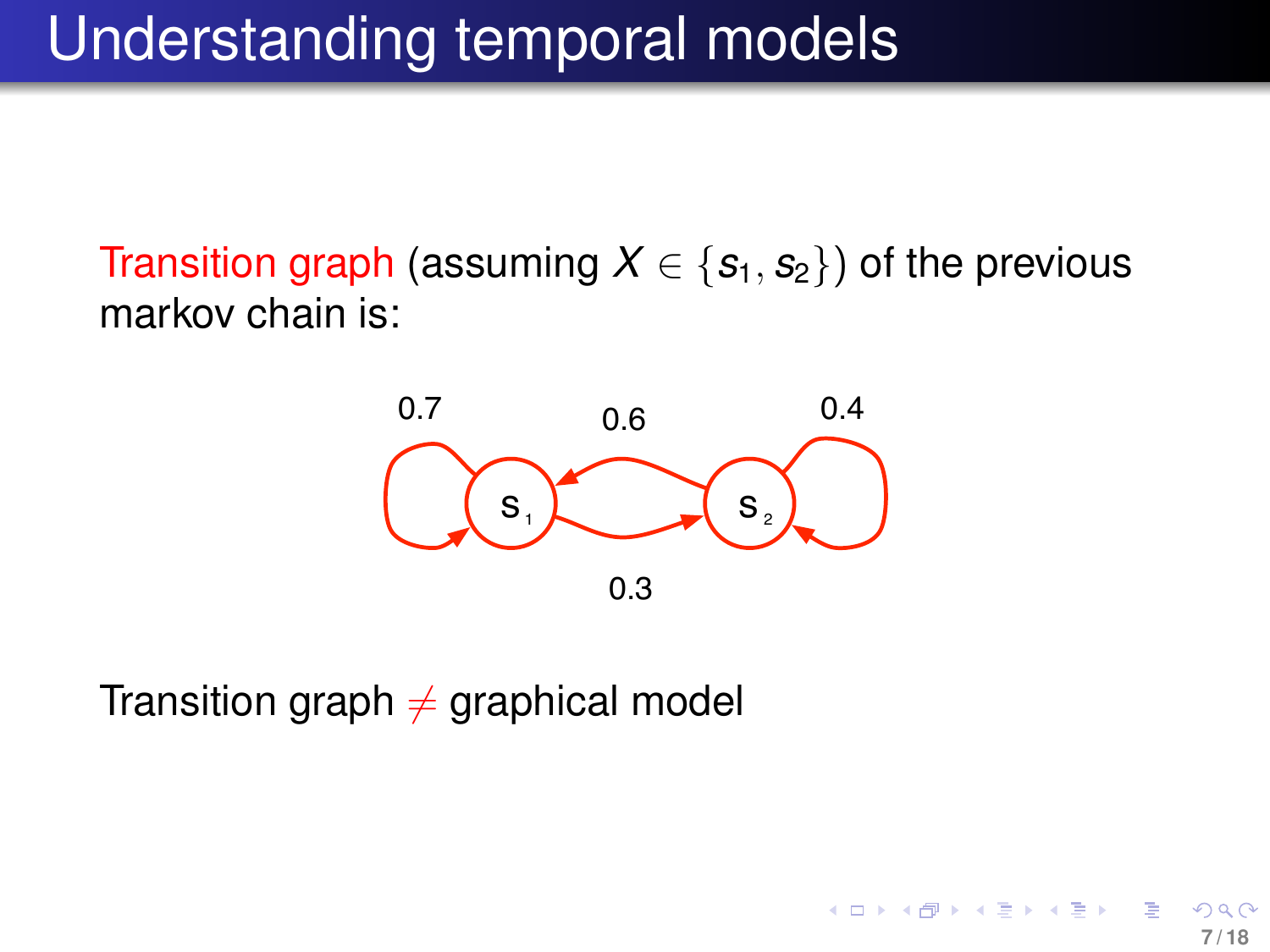## Understanding temporal models

HMM (with hidden state  $X<sup>t</sup>$  and observation  $O<sup>t</sup>$  ):

A HMM chain of length  $N + 1$ 



Essentially modeling (due to homogenous assumption)



This is called 2-time-slice Bayesian [ne](#page-6-0)t[w](#page-8-0)[o](#page-6-0)[rk](#page-7-0) [\(2](#page-0-0)[-T](#page-17-0)[B](#page-0-0)[N\)](#page-17-0)[.](#page-0-0)

<span id="page-7-0"></span>**8 / 18**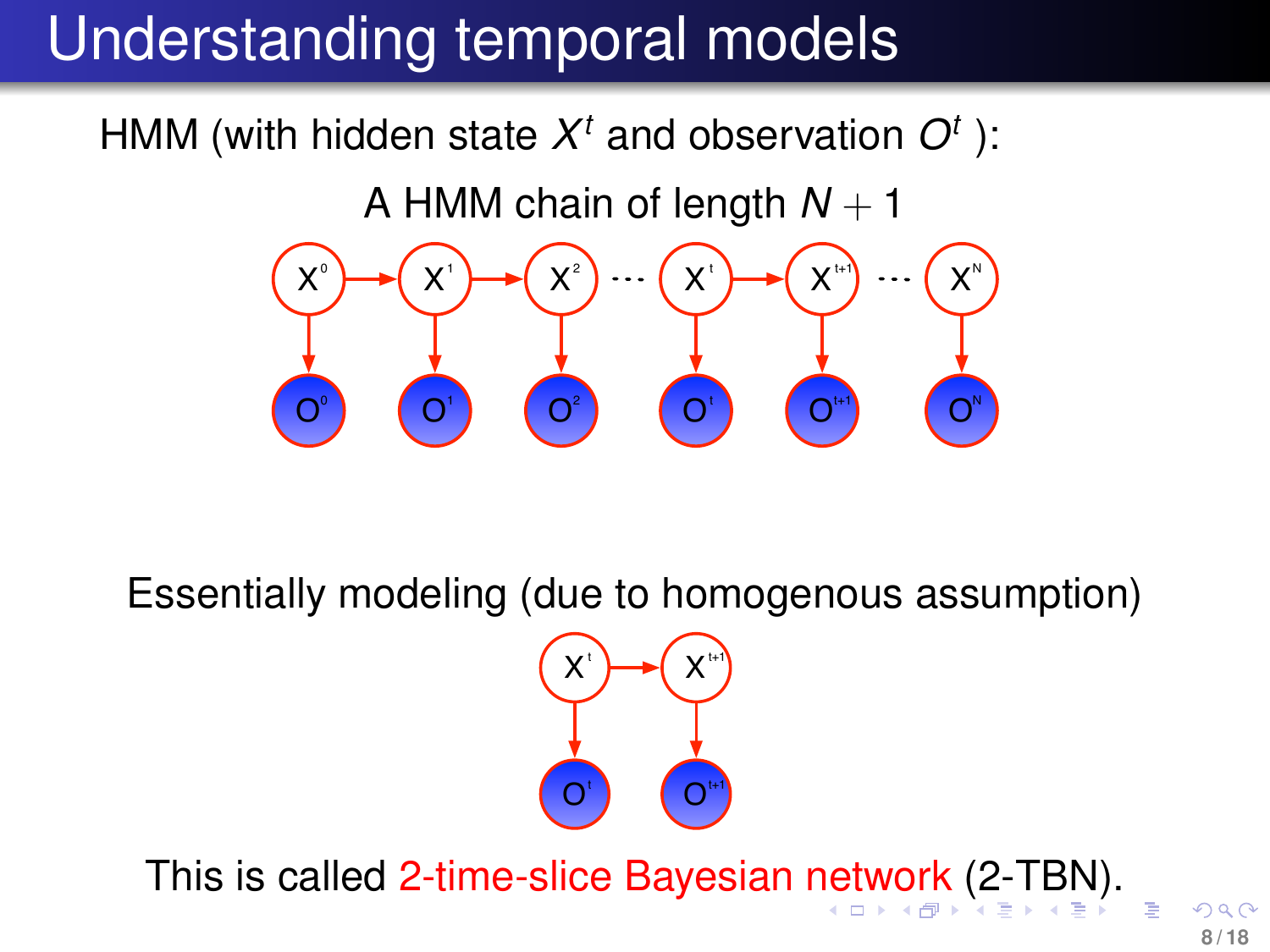<span id="page-8-0"></span>A Dynamic Bayesian Network (DBN) is a pair  $(\mathcal{B}_0, \mathcal{B}_\rightarrow)$ , where  $\mathcal{B}_0$  is a Bayesian network over  $\mathsf{Z}^0$  representing the initial distribution over states, and  $B_{\rightarrow}$  is a 2-TBN for the process representing the transition between states over  $\mathbf{Z}^{t:t+1}.$  For any  $t\geq 0,$  the distribution over  $\mathbf{Z}^{0:t}$  is a unrolled Bayesian network. See an example.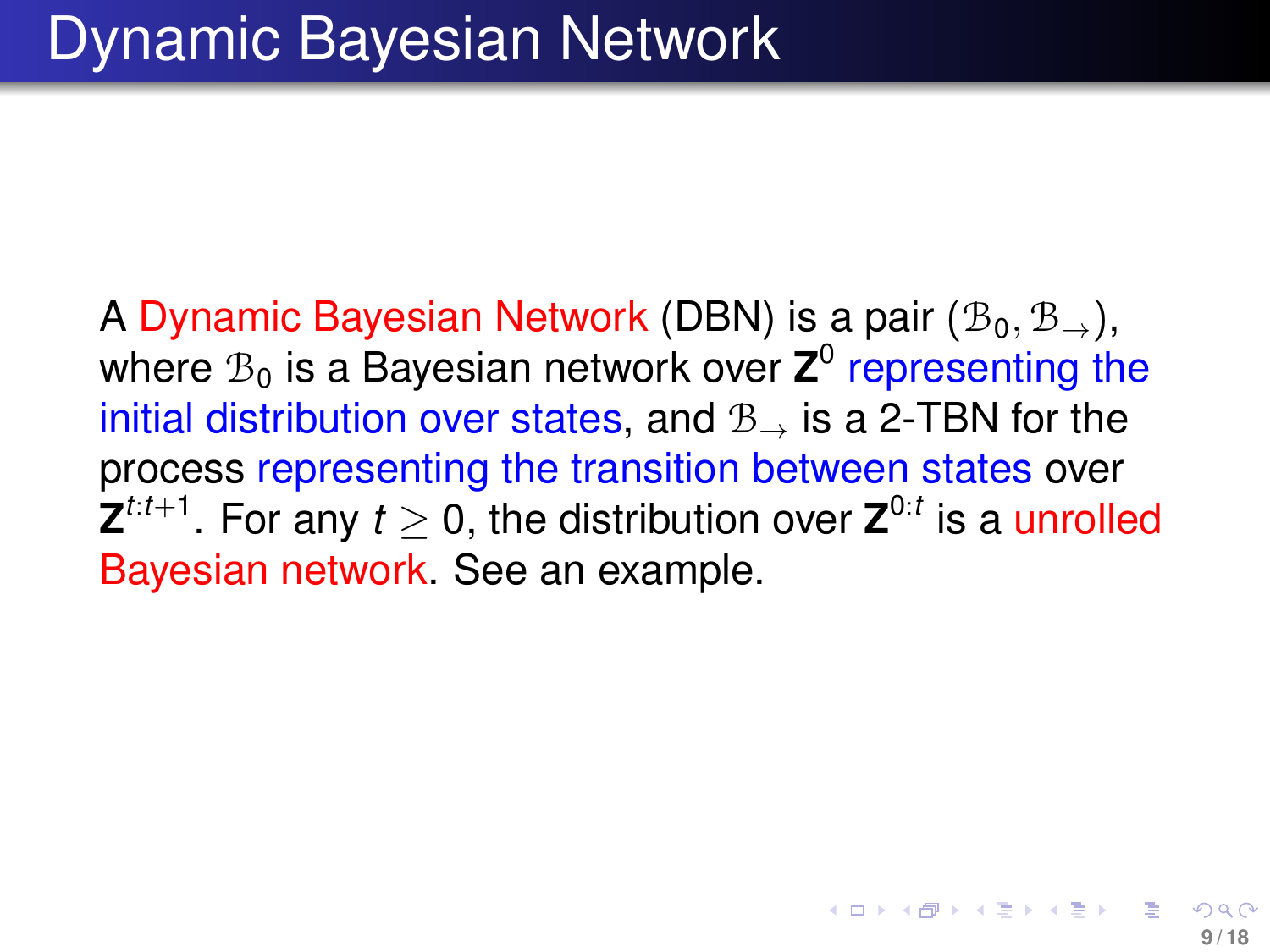A moving car tries to track its current location using the data obained from a possibly faulty sensor with states set {Weather, Velocity, Location, Failure, Observation}  $\textbf{Z}^t = (\textit{W}^t, \textit{V}^t, \textit{L}^t, \textit{F}^t, \textit{O}^t)$ 

An unrolled DBN (over **Z** 0:*t*



2-TBN  $(\mathcal{B}_{\rightarrow})$ 

<span id="page-9-0"></span>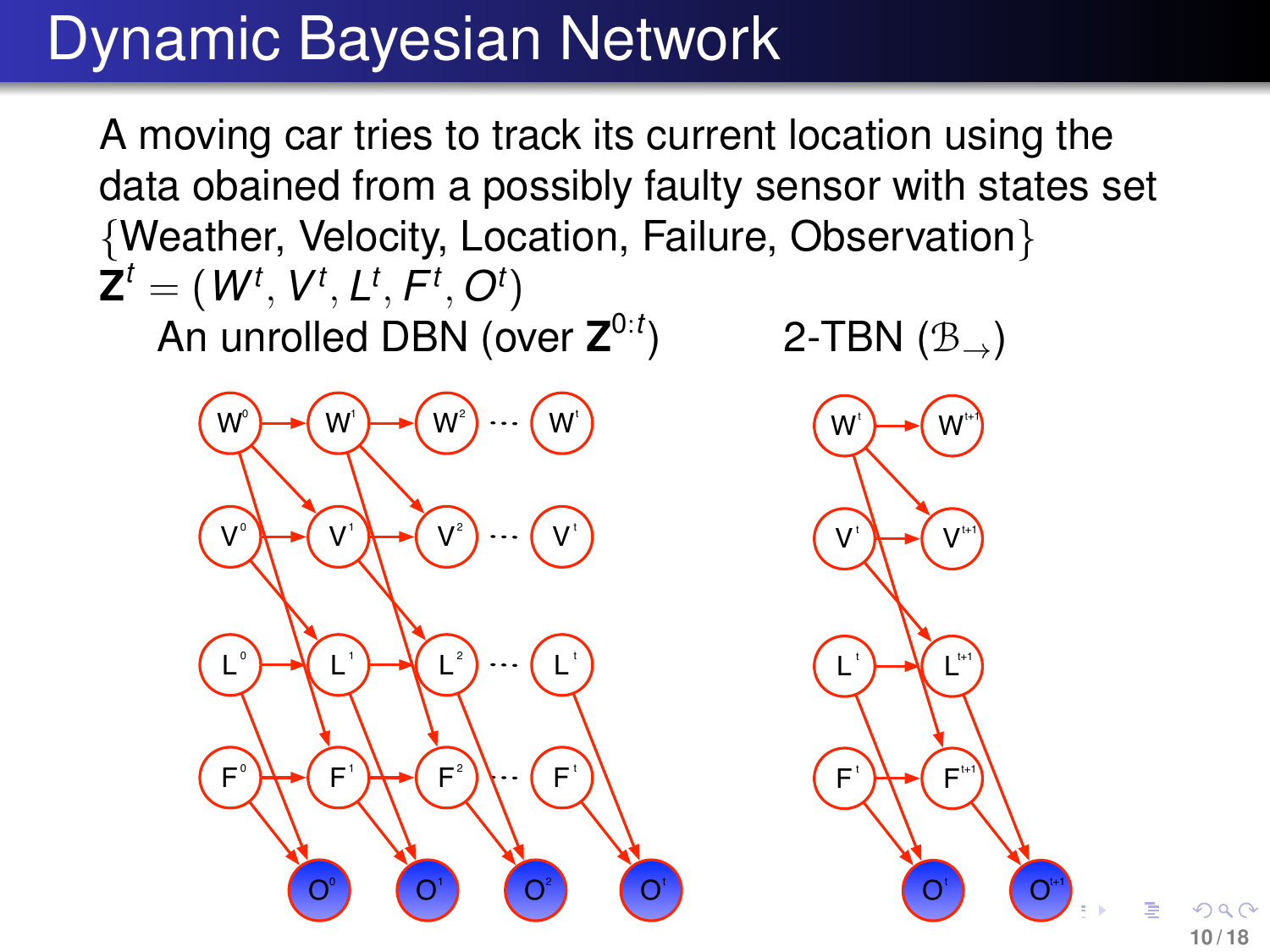Given training data, the parameters of the DBN can be learnt via techniques in tutorial (3). Once parameters are learnt, the prediction can be done via techniques in tutorial (2).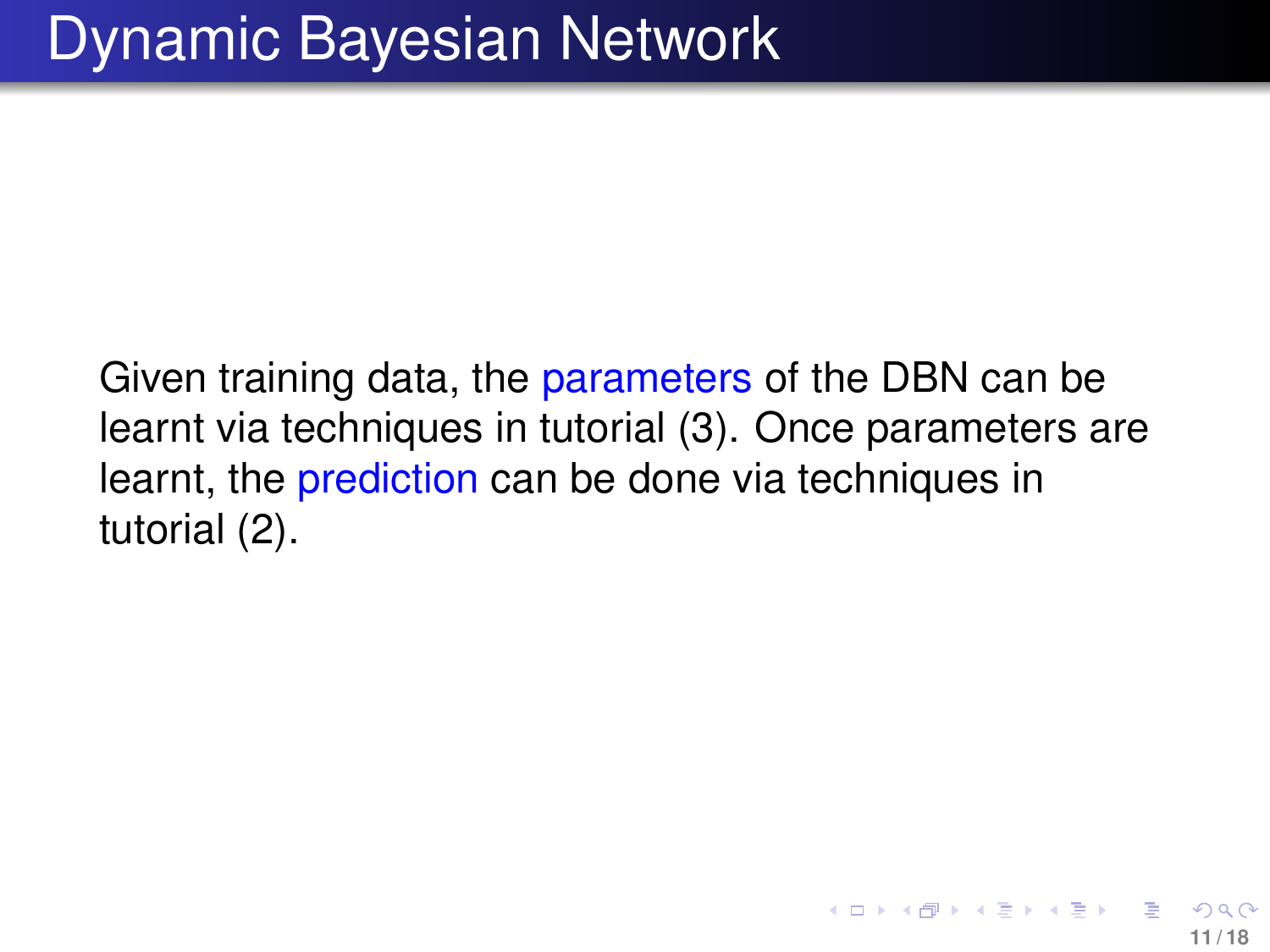Kalman filter as a HMM.



Markov assumption: 
$$
p(\mathbf{x}^{t+1} | \mathbf{x}^0, \dots, \mathbf{x}^t) = p(\mathbf{x}^{t+1} | \mathbf{x}^t)
$$
 and  $p(\mathbf{o}^{t+1} | \mathbf{x}^0, \dots, \mathbf{x}^{t+1}) = p(\mathbf{o}^{t+1} | \mathbf{x}^{t+1})$   
\nMAP:  $p(\mathbf{x}^{t+1} | \mathbf{o}^{0:t+1}) = \frac{p(\mathbf{o}^{t+1} | \mathbf{x}^{t+1})p(\mathbf{x}^{t+1} | \mathbf{o}^{0:t})}{p(\mathbf{o}^{t+1} | \mathbf{o}^{0:t})},$   
\nwhere  $p(\mathbf{x}^{t+1} | \mathbf{o}^{0:t}) = \int p(\mathbf{x}^{t+1}, \mathbf{x}^t | \mathbf{o}^{0:t}) d \mathbf{x}^t = \int p(\mathbf{x}^{t+1} | \mathbf{x}^t) p(\mathbf{x}^t | \mathbf{o}^{0:t}) d \mathbf{x}^t$ ,  
\nand  $p(\mathbf{o}^{t+1} | \mathbf{o}^{0:t}) = \int p(\mathbf{o}^{t+1} | \mathbf{x}^{t+1}) p(\mathbf{x}^{t+1} | \mathbf{o}^{0:t}) d \mathbf{x}^{t+1}$  constant w.r.t.  $\mathbf{x}$ 

The remaining terms are ready to compute:

$$
\rho(\mathbf{o}^{t+1} \mid \mathbf{x}^{t+1}) = \mathcal{N}(\mathbf{H}^{t+1} \mid \mathbf{x}^{t+1}, \mathbf{R}^{t+1})
$$
  
\n
$$
\rho(\mathbf{x}^{t+1} \mid \mathbf{x}^{t}) = \mathcal{N}(\mathbf{F}^{t+1} \mid \mathbf{x}^{t}, \mathbf{Q}^{t+1})
$$
  
\n
$$
\rho(\mathbf{x}^{t} \mid \mathbf{o}^{0:t}) = \mathcal{N}(\hat{\mathbf{x}}^{t}, \mathbf{P}^{t})
$$

**12 / 18**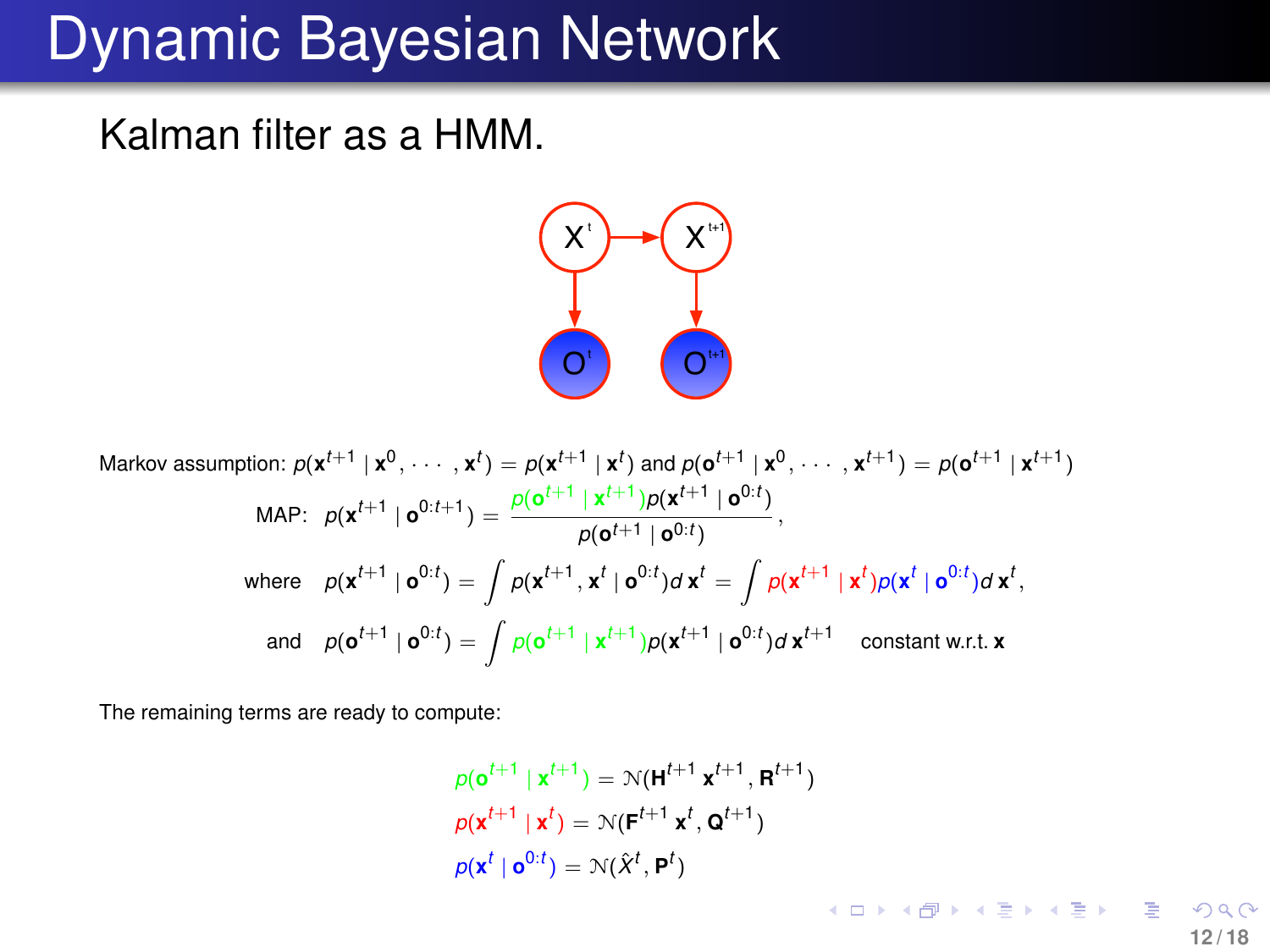Particle filter as a HMM.



Markov assumption: 
$$
p(\mathbf{x}^{t+1} | \mathbf{x}^0, \dots, \mathbf{x}^t) = p(\mathbf{x}^{t+1} | \mathbf{x}^t)
$$
 and  $p(\mathbf{o}^{t+1} | \mathbf{x}^0, \dots, \mathbf{x}^{t+1}) = p(\mathbf{o}^{t+1} | \mathbf{x}^{t+1})$   
\nMAP:  $p(\mathbf{x}^{t+1} | \mathbf{o}^{0:t+1}) = \frac{p(\mathbf{o}^{t+1} | \mathbf{x}^{t+1})p(\mathbf{x}^{t+1} | \mathbf{o}^{0:t})}{p(\mathbf{o}^{t+1} | \mathbf{o}^{0:t})},$   
\nwhere  $p(\mathbf{x}^{t+1} | \mathbf{o}^{0:t}) = \int p(\mathbf{x}^{t+1}, \mathbf{x}^t | \mathbf{o}^{0:t}) d \mathbf{x}^t = \int p(\mathbf{x}^{t+1} | \mathbf{x}^t) p(\mathbf{x}^t | \mathbf{o}^{0:t}) d \mathbf{x}^t = \mathbb{E}_{\mathbf{x}^t \sim p(\mathbf{x}^t | \mathbf{o}^{0:t})} [p(\mathbf{x}^{t+1} | \mathbf{x}^t)],$   
\nand  $p(\mathbf{o}^{t+1} | \mathbf{o}^{0:t}) = \int p(\mathbf{o}^{t+1} | \mathbf{x}^{t+1}) p(\mathbf{x}^{t+1} | \mathbf{o}^{0:t}) d \mathbf{x}^t$ 

When  $p(\mathbf{x}^t \mid \mathbf{o}^{0:t})$  is not gaussian, one can use monte carlo (N samples  $\{\mathbf{x}_i^t\}_{i=1}^N$ ) to approximate the expectation

$$
\mathbb{E}_{\mathbf{x}^t \sim p(\mathbf{x}^t \mid \mathbf{o}^{0:t})}[f(\mathbf{x}^t)] \approx \frac{1}{N}[\sum_{i=1}^N f(\mathbf{x}_i^t)],
$$

where  $f(\mathbf{x}^t) = p(\mathbf{x}^{t+1} | \mathbf{x}^t).$ 

 $\left\{ \begin{array}{ccc} 1 & 0 & 0 \\ 0 & 1 & 0 \\ 0 & 0 & 0 \\ 0 & 0 & 0 \\ 0 & 0 & 0 \\ 0 & 0 & 0 \\ 0 & 0 & 0 \\ 0 & 0 & 0 \\ 0 & 0 & 0 \\ 0 & 0 & 0 \\ 0 & 0 & 0 \\ 0 & 0 & 0 \\ 0 & 0 & 0 \\ 0 & 0 & 0 \\ 0 & 0 & 0 & 0 \\ 0 & 0 & 0 & 0 \\ 0 & 0 & 0 & 0 \\ 0 & 0 & 0 & 0 \\ 0 & 0 & 0 & 0 & 0 \\ 0 & 0 & 0 & 0 & 0 \\ 0 & 0$ **13 / 18**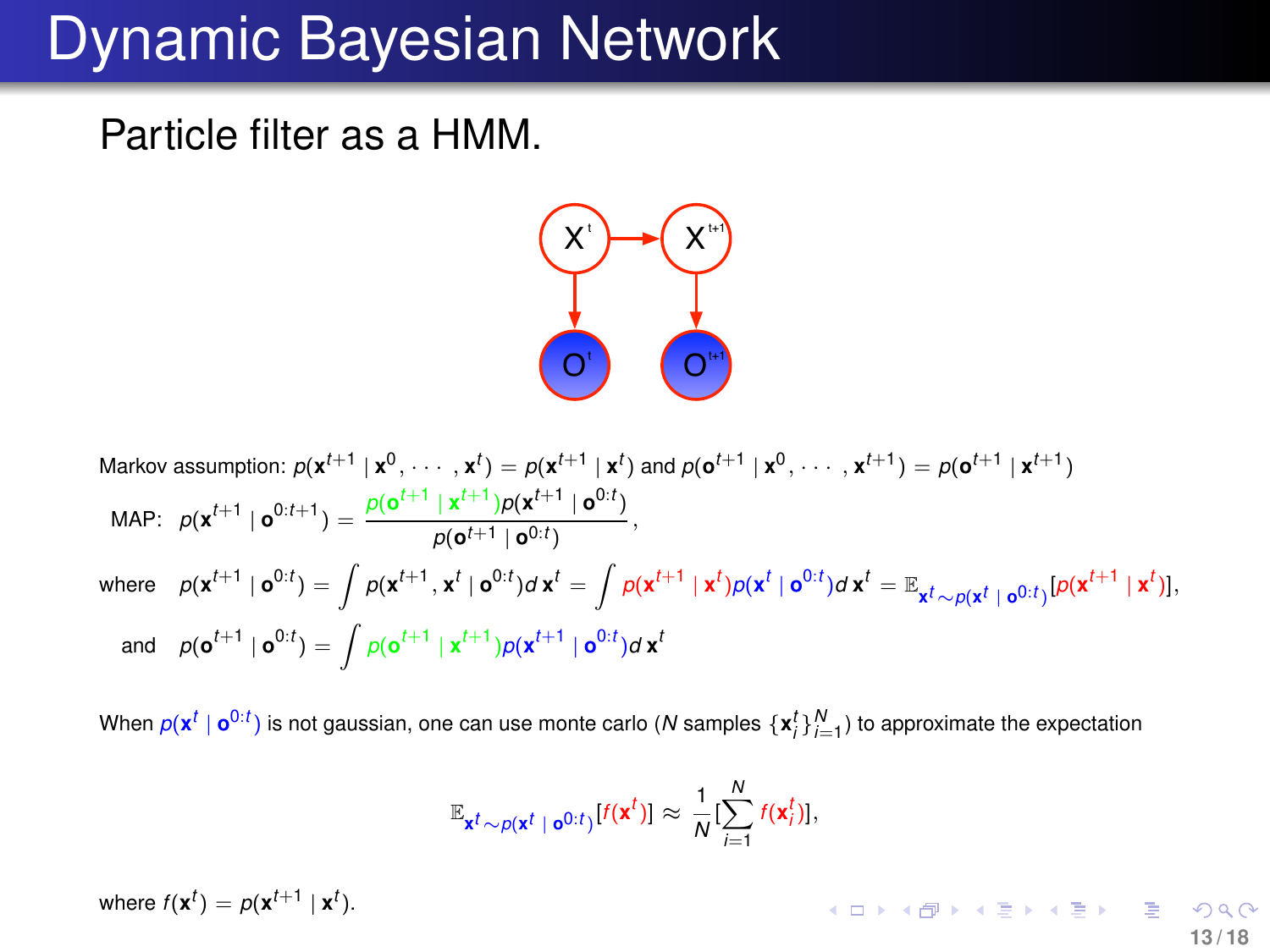Particle filter uses Sequential Importance Resampling (SIR) Step 1: sampling and computing weights.

Sample 
$$
\mathbf{x}_i^t \sim q(\mathbf{x}^t | \mathbf{x}^{0:t-1}, \mathbf{o}^{0:t}) \approx p(\mathbf{x}^t | \mathbf{x}^{t-1}),
$$
  
\n
$$
w_i^t = w_i^{t-1} \cdot \frac{p(\mathbf{o}^t | \mathbf{x}_i^t) p(\mathbf{x}_i^t | \mathbf{x}_i^{t-1})}{q(\mathbf{x}^t | \mathbf{x}^{0:t-1}, \mathbf{o}^{0:t})}.
$$

Step 2: resampling. If not enough particles  $\{x_i^t\}_i$ , resample  $\{y_i^t\}_i$  from the current particle set  $\{x_i^t\}_i$  with probability proportional to {*wi*}*<sup>i</sup>* . Replace the current particle set with the new one  $\{y_i^t\}_i$ .

$$
\rho(\mathbf{x}^{t+1} | \mathbf{o}^{0:t}) = \mathbb{E}_{\mathbf{x}^t \sim p(\mathbf{x}^t | \mathbf{o}^{0:t})} [p(\mathbf{x}^{t+1} | \mathbf{x}^t)],
$$
\n
$$
\approx \frac{1}{\sum_{i=1}^N w_i^t} [\sum_{i=1}^N w_i^t p(\mathbf{x}^{t+1} | \mathbf{x}_i^t)] \approx \frac{1}{N} [\sum_{i=1}^N p(\mathbf{x}^{t+1} | \mathbf{y}_i^t)]
$$

<span id="page-13-0"></span>The way that  $w_i^t$  is generated may look strange at first sight. Let's crack it! ◆ロト→伊ト→ミト→ミト | ヨー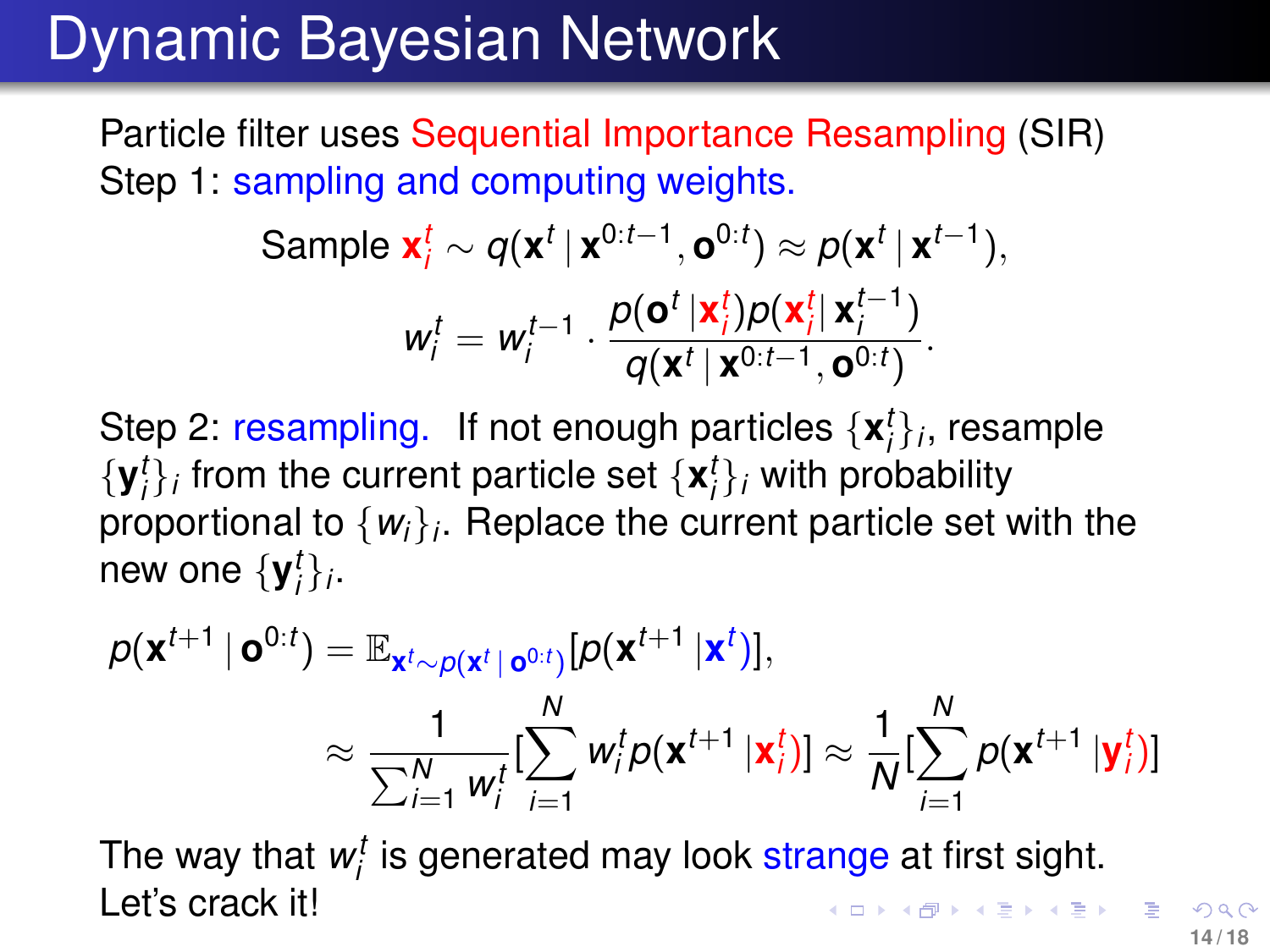In importance sampling, one wants to sample (but hard to) **x** ∼  $p(x)$ , and it's easy to sample **x** ∼  $q(x)$ .

$$
\mathbb{E}_{\rho}[f(\mathbf{x})] = \mathbb{E}_{q}[\frac{\rho(\mathbf{x})}{q(\mathbf{x})} \cdot f(\mathbf{x})] \approx \frac{\sum_{i=1}^{N} w_{i} \cdot f(\mathbf{x}_{i})}{\sum_{i=1}^{N} w_{i}}
$$

The weight

$$
w_i=\frac{p(\mathbf{x}_i)}{q(\mathbf{x}_i)}.
$$

In particle filter, at time  $t$  and  $t - 1$ ,

$$
w^{t} = \frac{\rho(\mathbf{x}^{0:t} \mid \mathbf{o}^{0:t})}{q(\mathbf{x}^{0:t} \mid \mathbf{o}^{0:t})},
$$

$$
w^{t-1} = \frac{\rho(\mathbf{x}^{0:t-1} \mid \mathbf{o}^{0:t-1})}{q(\mathbf{x}^{0:t-1} \mid \mathbf{o}^{0:t-1})}.
$$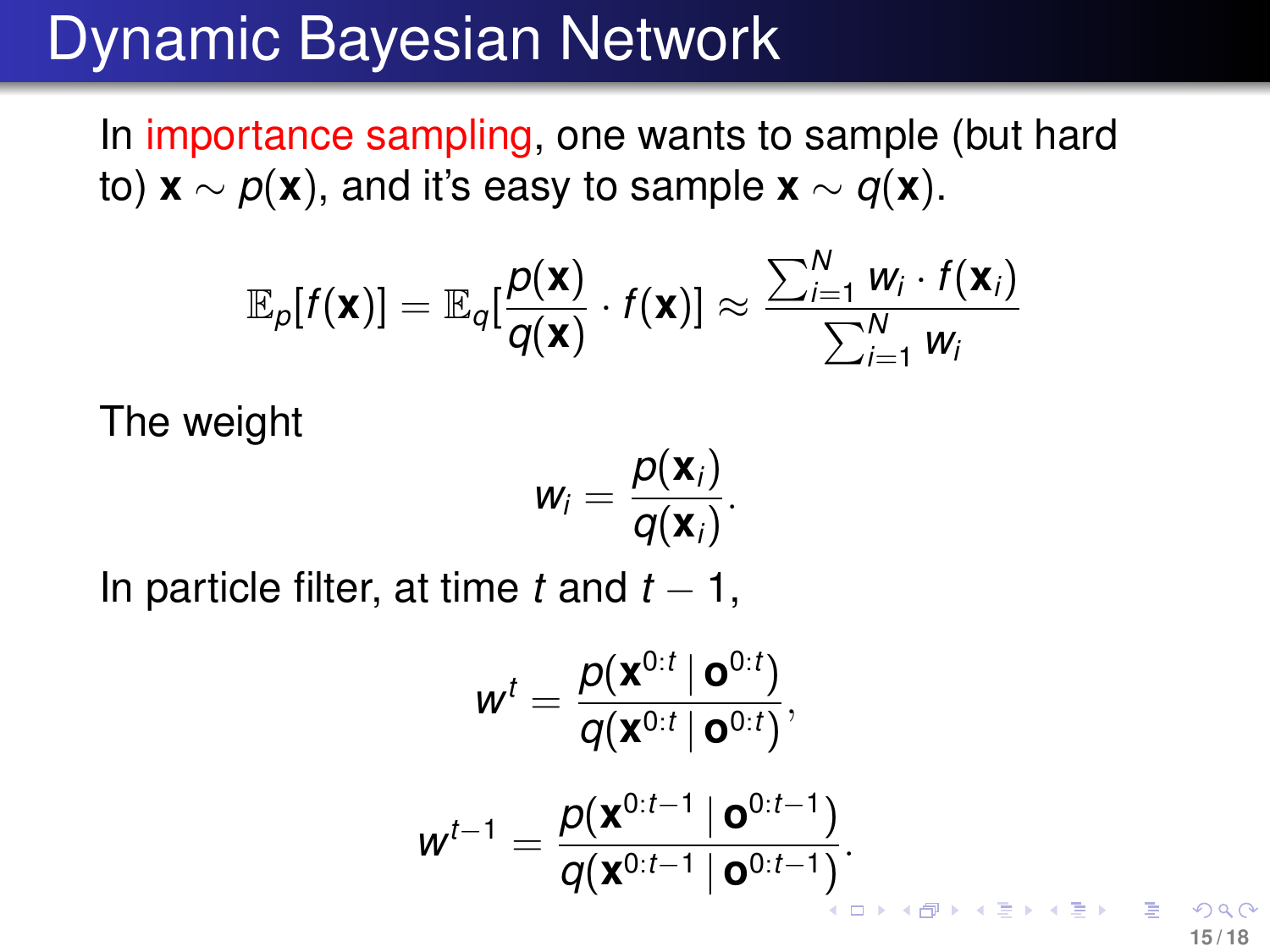$$
\frac{w^{t}}{w^{t-1}} = \frac{\rho(\mathbf{x}^{0:t} \mid \mathbf{o}^{0:t})}{q(\mathbf{x}^{0:t} \mid \mathbf{o}^{0:t-1} \mid \mathbf{o}^{0:t-1})} \frac{q(\mathbf{x}^{0:t-1} \mid \mathbf{o}^{0:t-1})}{p(\mathbf{x}^{0:t-1} \mid \mathbf{o}^{0:t-1})} \cdot \frac{p(\mathbf{o}^{0:t-1})}{p(\mathbf{o}^{0:t})} \cdot \frac{1}{q(\mathbf{x}^{t} \mid \mathbf{x}^{0:t-1}, \mathbf{o}^{0:t})}
$$
\n
$$
= p(\mathbf{x}^{t}, \mathbf{o}^{t} \mid \mathbf{x}^{0:t-1}, \mathbf{o}^{0:t-1}) \cdot \frac{p(\mathbf{o}^{0:t-1})}{p(\mathbf{o}^{0:t})} \cdot \frac{1}{q(\mathbf{x}^{t} \mid \mathbf{x}^{0:t-1}, \mathbf{o}^{0:t})}
$$
\n
$$
= p(\mathbf{x}^{t}, \mathbf{o}^{t} \mid \mathbf{x}^{0:t-1}, \mathbf{o}^{0:t-1}) \cdot \text{const} \cdot \frac{1}{q(\mathbf{x}^{t} \mid \mathbf{x}^{0:t-1}, \mathbf{o}^{0:t})}
$$
\n
$$
= p(\mathbf{x}^{t}, \mathbf{o}^{t} \mid \mathbf{x}^{t-1}, \mathbf{o}^{t-1}) \cdot \text{const} \cdot \frac{1}{q(\mathbf{x}^{t} \mid \mathbf{x}^{0:t-1}, \mathbf{o}^{0:t})}
$$
\n
$$
= p(\mathbf{x}^{t}, \mathbf{o}^{t} \mid \mathbf{x}^{t-1}) \cdot \text{const} \cdot \frac{1}{q(\mathbf{x}^{t} \mid \mathbf{x}^{0:t-1}, \mathbf{o}^{0:t})}
$$
\n
$$
\therefore w^{t} = w^{t-1} \cdot \frac{p(\mathbf{o}^{t} \mid \mathbf{x}^{t})p(\mathbf{x}^{t} \mid \mathbf{x}^{t-1})}{q(\mathbf{x}^{t} \mid \mathbf{x}^{0:t-1}, \mathbf{o}^{0:t})} \cdot \text{const.}
$$

**16 / 18**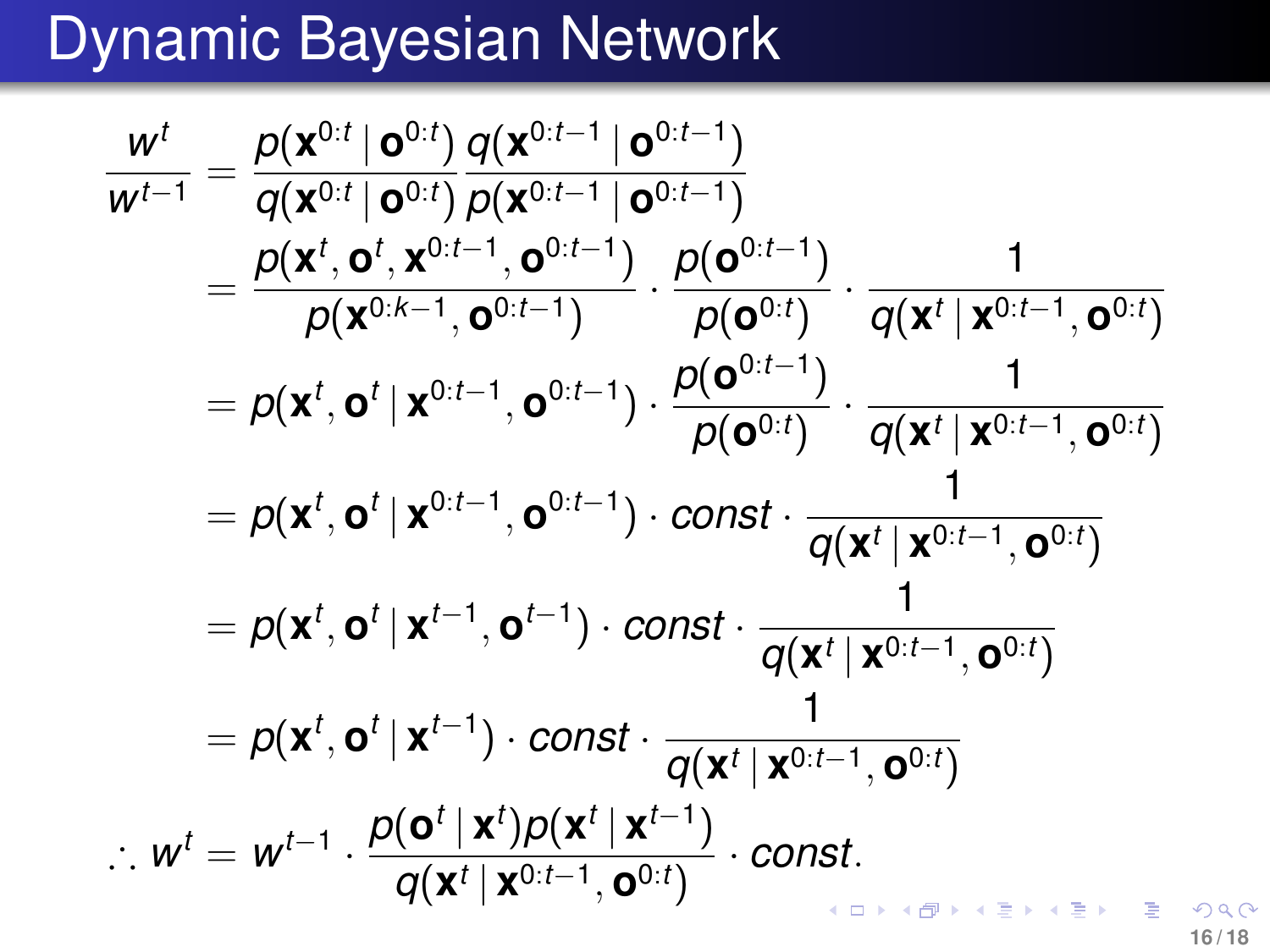## Dynamic Markov Random Fields

CRFs:



where

<span id="page-16-1"></span>
$$
Z(\mathbf{w} \mid \mathbf{x}) = \sum_{\mathbf{y}' \in \mathcal{Y}} \exp(\langle \mathbf{w}, \Phi(\mathbf{x}, \mathbf{y}') \rangle), \tag{2}
$$

and

$$
\Phi(\mathbf{x}, \mathbf{y}) = \sum_{i \in \mathcal{V}} \Phi_1(\mathbf{x}, \mathbf{y}^{(i)}) + \sum_{(ij) \in \mathcal{E}} \Phi_2(\mathbf{x}, \mathbf{y}^{(ij)})
$$
 (3)

<span id="page-16-0"></span>**17 / 18**

 $\curvearrowright$